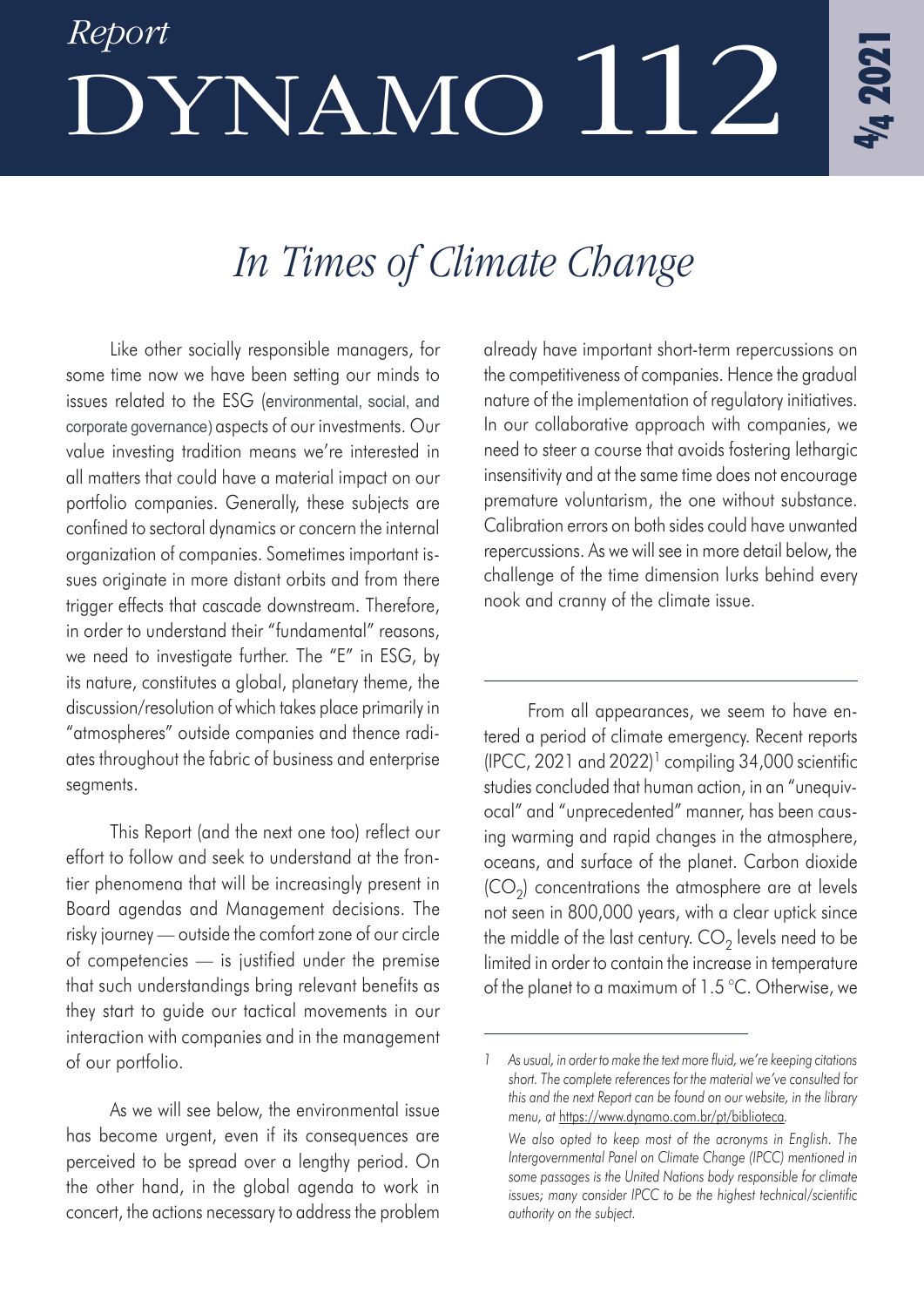will have to live with a higher incidence of extreme climate events. The consequences, especially for the most vulnerable populations, would be dramatic. It is estimated that between 3.3 and 3.6 billion people live in areas highly vulnerable to climate change. Looking forward to the end of the century, hundreds of millions of individuals may be forced to relocate (IPCC, 2022); and some 23% of global GDP would be compromised (Burke & Hsiang, 2015), with projections of more than nine million climate-related deaths/year (IPCC, 2022). The effects on biodiversity are also grim: projections of more acidic scenarios indicate that 49% of insects, 44% of plants, and 26% of vertebrates could lose more than 50% of their natural habitats (Warren et al., 2018). According to experts, in view of the gravity of the situation, we need to act urgently.

In 1972, Stockholm hosted the first United Nations international conference on issues related to the environment. At the time, the main concern was conservation of the planet's natural resources. The meeting, which was attended by 114 countries, produced a manifesto with recommendations on the more rational use of the Earth's finite resources and suggested the creation of a global environmental governance. In 1979, the World Meteorological Organization gathered experts in Geneva to discuss climate issues. In 1985, the Vienna Convention was held and, in 1987, the Montreal Protocol on the ozone layer. In 1988, the UN General Assembly passed a resolution calling on governments to engage with the climate issue — "a common concern of humankind." In 1990, the first IPCC report was published. At Rio-92, important documents were drafted, such as the Earth Summit (Rio Declaration), Agenda 21, and the Convention on Biological Diversity, reflecting the maturity of the discussions on the sustainability of the Planet's ecosystems. In 1995, Berlin hosted the first COP (Conference of the Parties) under the United Nations Framework Convention on Climate Change (UNFCCC), which has since become the main global forum for discussing climate issues. Since then, there have been 26 meetings, the last one in Glasgow in November 2021.

The Conferences produced a vast volume of documents, resolutions, recommendations, guidelines, and principles, in addition to bringing together over decades a large contingent of diplomats, politicians, heads of state, scientists, and academics. In addition to the official delegations, the Conferences attracted a wide ecosystem of stakeholders, public and private managers, shareholders and executives, media professionals, financial agents, educators, academics, and various representatives of civil society. Countless technical associations, NGOs, think tanks, research institutes, and public and private entities have been dedicating time and resources to understanding and monitoring the impacts of human activity on the Planet's natural resources. Yet, despite all this prolonged effort, here we are at the edge of the climate precipice.

If the diagnosis of urgency is correct (and the evidence suggests that it is) a transformation agenda needs to be deployed, with a broad scope of action in dimensions such as formulation of public policies, regulatory requirements, international trade rules, and mobilization of public and private resources. Of course, all of this will have obvious repercussions on the competitive dynamics between and within sectors. In parallel, the growing understanding of the sensitivity and urgency of climate issues moves consumer values, voter choices, and employee preferences, demanding enormous inventiveness and adaptability from companies. Some businesses will be more exposed, such as those directly involved with the energy transition issue; however, no one will come out unscathed. Hence our interest in broaching the subject.

Besides being of fundamental moment, the topic of climate permeates through numerous circuits. But we did not achieve the desired degree of conciseness. The text became too long, and we decided to divide it into two Reports. Before daring to infer any conclusions about an uncertain future, which is only beginning to take shape, let us take a step back in order to understand the context of how we got here. In this Report we deal with an intriguing observation: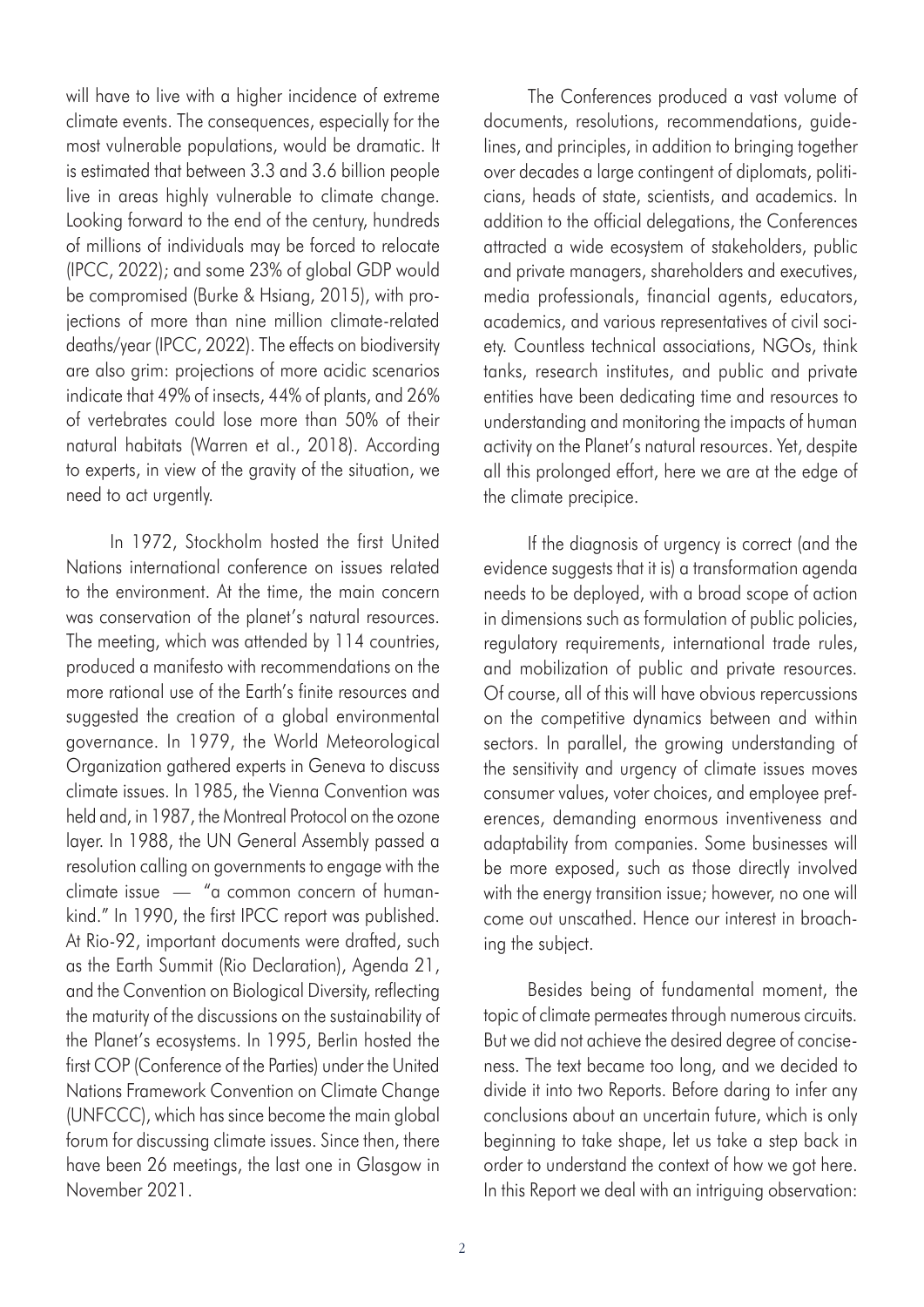why, despite the fact that climate issues have been on the agenda of global discussions for so many decades, involving such a large number of leaders and opinion makers, have we reached this delimiting, acute, and unpostponable situation? How did we let a problem that has been known and articulated for so long become chronic? How to explain so much interest and discussion and, at the same time, so little in the way of effective resolution?

Having set the context, the following Report seeks to answer the questions that naturally follow: How can we make up for lost time and move forward with the necessary transformations? Is there a design for a more pressing and recommendable public policy? If so, when implemented, what repercussions would we see in the business environment? How would the competitiveness of companies under our radar be affected? What role does an active shareholder play in the companies they invest in, like Dynamo?

While the issue is not new, we do recognize that it has awakened to our investment agenda relatively recently. We are at the beginning of our knowledge journey, in a way trying to catch up and dedicating time to these issues that we believe will be increasingly relevant for companies and investors, especially those who are, like us, connected to the long-term fundamentals of business. Naturally, we intend to adjust our portfolio as we build more conviction. So, let us venture out to meet the challenge of seeking answers to the dilemmas we have set forth above. Our internal reflections and discussions suggest that we address the first conundrum from two complementary perspectives.

#### **Complexity**

The first line of response considers the nature of the problem. Environmental processes are governed by their own characteristics. These are non-linear, cumulative phenomena, which self-feed and propagate, and are silent, invisible, and irreversible. They feature hotspots, sudden thresholds of phase transition, regions that trigger instability and experience acute changes in behavior, characterized by rapid and unanticipated discontinuities. Indeed, no one sees the tons of greenhouse gases that are accumulating in the atmosphere. Nor do they see the loss of biodiversity of natural ecosystems. They are subliminal processes that escape our everyday gaze. And they end up being left out of our daily agenda of priorities, battled against by seemingly "more pressing" and visible resolutions. However, today there is no longer any doubt that the gases that have been accumulating in the atmosphere for decades and decades increase the temperature of the earth and the oceans. The initial effects of warming are amplified by feedback mechanisms triggering various phenomena such as the collapse of polar layers and changes in ocean circulation, whose changes cause, among other effects, an increase in the frequency and intensity of hurricanes and increases in the speed of species extinction. And so, climate consists of an "emergent property" of innumerable complex subsystems that dynamically interact within various space-time scales.

Some examples can illustrate the non-linear nature of climate phenomena. According to the IPCC (2021 and 2022), the extreme temperature events that would occur every fifty years in the pre-industrial period would occur every five years and eight months if we move towards a 1.5 °C increase in the planet's temperature. If we go to 2 °C, the frequency will increase to every three years and seven months, and in the case of 4 °C we would have an extreme temperature event every fifteen months. Likewise, it is estimated that the total area of protected land on the planet that could be affected by changes in ecosystems when exposed to a two-degree Celsius temperature increase is 13%. If the increase is 1.5 °C, the size of the region affected would be 6.5%. Thus, a difference of "only" 0.5 °C would be able to reduce the extent of the problem by half. Furthermore, it is estimated that the risk of biodiversity extinction in a scenario in which the temperature rises from 1.5 °C to 3 °C increases tenfold. In other words, 'marginal'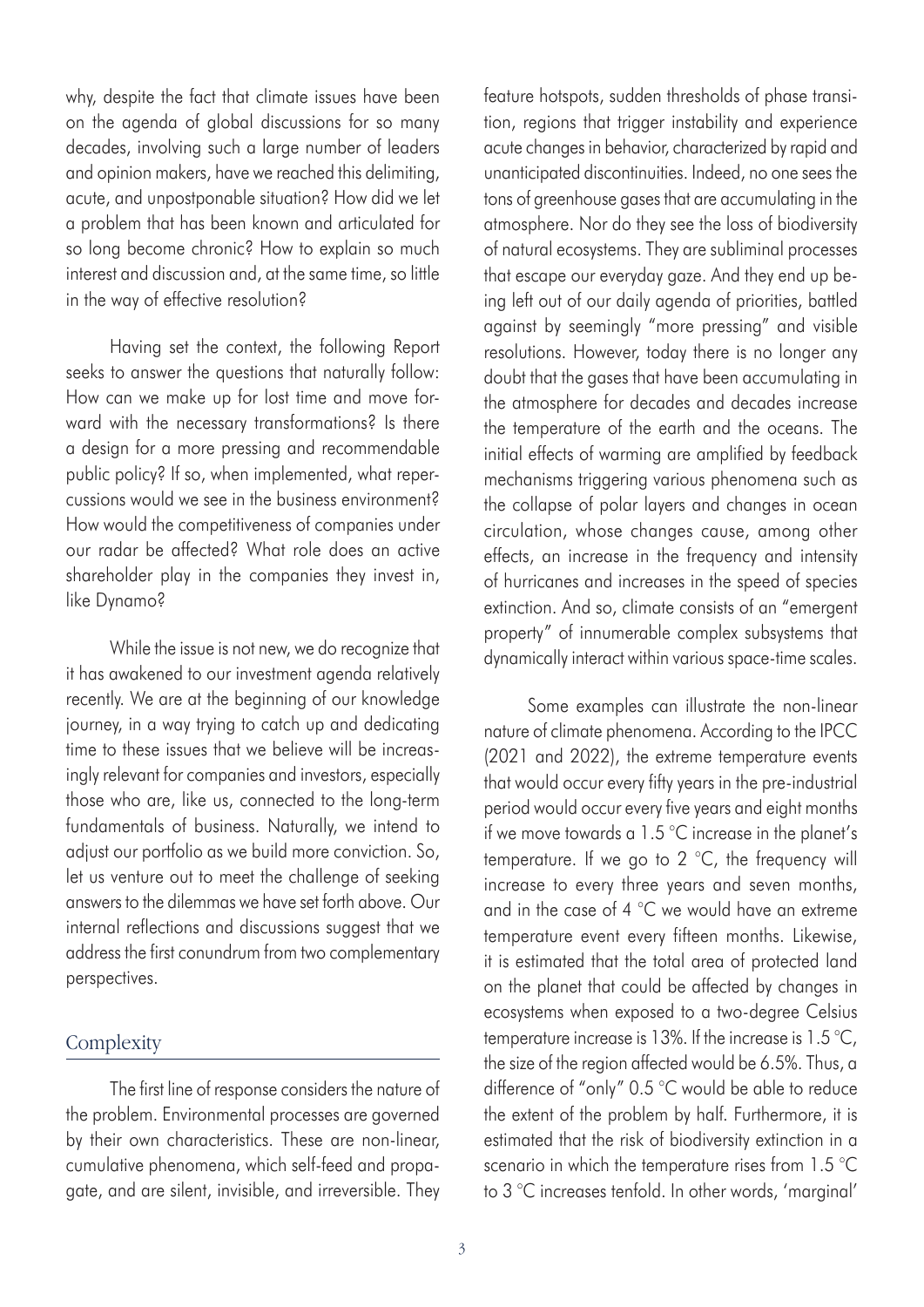variations in temperature produce exponential effects on ecosystems.

The fundamentals of the processes governing planetary warming began to be understood exactly two centuries ago. In 1822, Joseph Fourier published *The Analytic Theory of Heat*, whose mathematical elements used in research on thermal propagation inspired his studies on the Earth's temperature. Fourier found that our planet was warmer than should be expected if the only source of warming was solar radiation. In a pioneering way, the versatile mathematician conjectured that the atmosphere could cause this insulating effect. It was the Irish physicist John Tyndall in the 1860s who proved that the warming of the Earth's surface occurred due to the absorption of infrared rays in the atmosphere, thus establishing the empirical and quantitative basis of the science of greenhouse gas behavior. Through tireless experiments, Tyndall measured the thermal radiation absorption capacity of different gases, including carbon dioxide  $(CO<sub>2</sub>)$ . Then, at the turn of the century, another definitive step. Enter on scene Svante Arrehenius, a scientist ahead of his time and an interdisciplinary mind who made major contributions in many areas, from electrochemistry to radiation physics, from the molecule to the universe. Arrehenius described with remarkable accuracy how variations in atmospheric composition caused by a molecule with very low concentration such as  $CO<sub>2</sub>$ could affect the temperature of the planet; indeed, he was recognized as the first scientist to conclude that emissions caused by human activities would be important enough to cause warming of the planet (Krauss, 2019).

Since then, there has been remarkable progress in understanding the way in which matter and energy from the various elements that make up the climate interact. Fluctuations in temperatures, topographic differences, vegetation patterns, winds, ocean currents, glacier movements, water vapor transport, and solar radiation incidence had their dynamics deciphered and described in differential equations that feed the simulations of sophisticated

general circulation models (GCMs). These contain up to a million lines of code. Despite the brutal complexity involved due to the interaction and self-feeding of these various elements, the models have proven to be quite faithful to reality, thanks to the extraordinary advance in processing capacity and memory of supercomputers, which are able to perform the fourteen trillion calculations per second required. More accurate calibration of the models has also decreased the uncertainty spectrum. For example, the best estimates of climate sensitivity (i.e., what happens to the planet's temperature when Anthropocene emissions double) which ranged from 1.5 °C to 4.5 °C, recently saw their range reduced to 2.5 °C to 4 °C (IPCC, 2021). This shows a significant advance when we›re reminded that 0.5 °C makes a significant difference. If the mechanics of physical and chemical processes are increasingly domesticated, the same cannot be said of the impacts of climate change because here, behavioral, economic, and social elements interfere, thus generating a considerable increase in uncertainty (Pindyck, 2021). Still, increasing confidence in the models has authorized the IPCC (the recognized spokesperson of the science that interests us) to employ for the first time such incisive language to describe the effects of human activity on the planet.

Typically, the characteristics of natural phenomena are attributes of complex adaptive systems. They are silent, non-linear processes that accumulate, forming critical regions and frontiers of regime change. Hence the "surprise" at the increased frequency and intensity of extreme natural phenomena. Intense droughts, unprecedented floods, and record temperatures are emerging properties of these systems and make headline news daily. The naked eye does not perceive the critical accumulation until the system collapses into catastrophes, which are then, well, noticeable. This same pattern that governs the climate also governs the ecosystems of the biosphere. It is already known that the resilience of biomes has critical limits beyond which the balance of network relationships collapses irreversibly.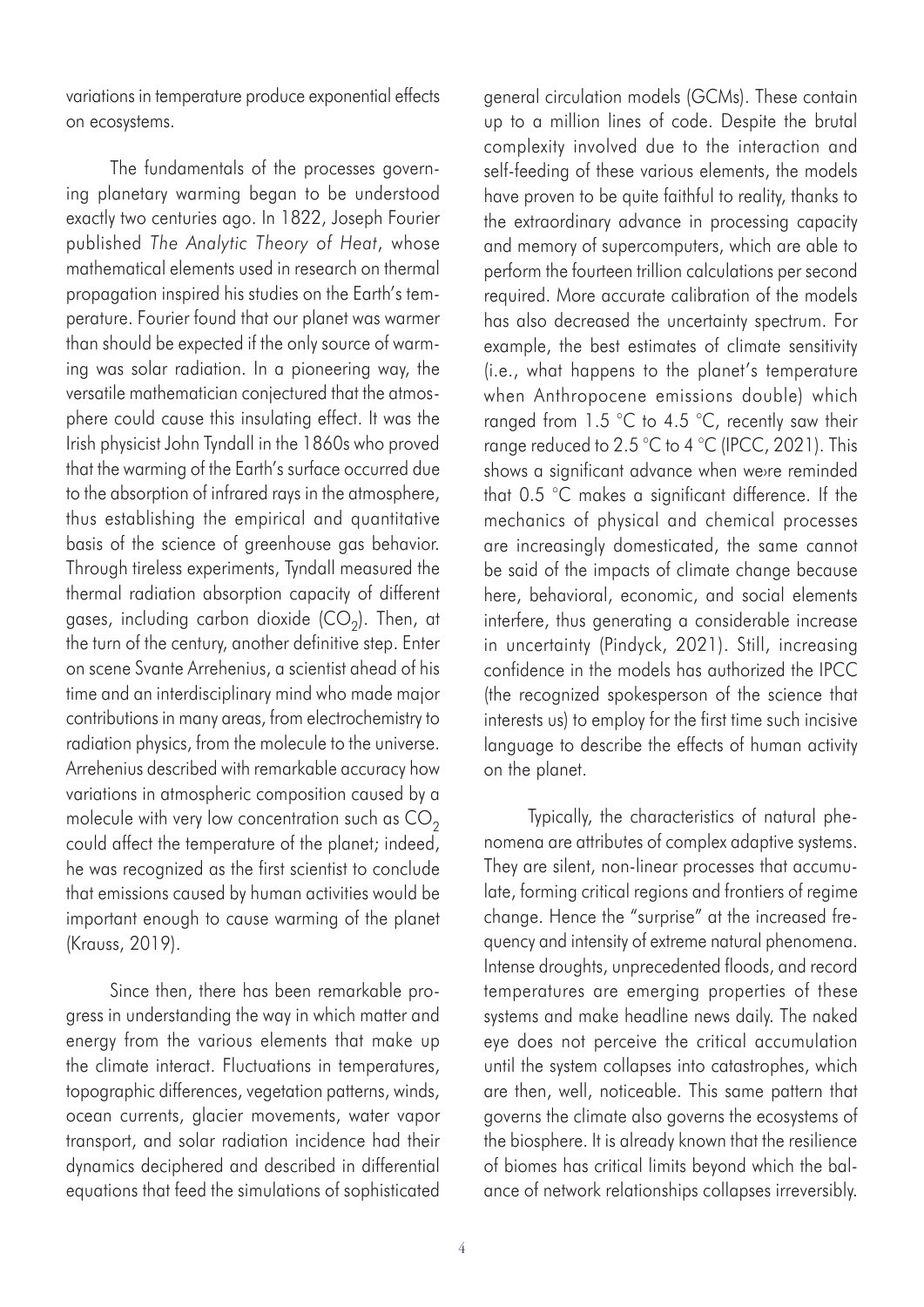A typical example is the trends in tropical forest degradation. Hence the enormous concern with the advancing deforestation in the Amazon, whose "savannization" process is no longer a hypothesis, but a real threat (Nobre, 2021).

Climate change and biodiversity loss are the Siamese sisters of the environmental problem. It is known that species adapt to optimal temperature ranges. In general, the more complex they are, the more exposed they become to variations in climate conditions. At the same time, terrestrial and aquatic ecosystems are responsible for capturing about 50% of the planet's  $CO<sub>2</sub>$ . The threat to the survival of species compromises the absorption capacity of greenhouse gases, which is likely to lead to an even greater rise in temperature. Climate affects biodiversity, which in turn interferes with climate. Additionally, human responses to the impacts resulting from these events trigger new incidences and unexpected knockon effects. The three systems — climate, ecology, and human behavior — interact at various scales of time and space, creating a dynamic, self-reinforcing spiral whose intertwined effects are exponential.

In these two Reports, we chose to focus on the climate issue, where the manifestations of "emerging phenomena" — storms, droughts, typhoons, hurricanes — are most evident, and especially because several companies that make up our portfolio are already implementing initiatives and adaptation strategies. Our understanding at Dynamo is that the most robust responses to environmental problems require initiatives that work on all three fronts (climatic, ecological, and social) concurrently. Not coincidentally, as we will see at the end of the next Report, we are after investment opportunities that contemplate or intend to contemplate more "systemic" solutions, compatible with the complex nature of the issue.

Complex systems challenge our way of thinking and perceiving the world with the naked eye. Computer models and satellite images enable us to "see" the tons of carbon dioxide equivalent in the atmosphere and measure the extinction of species of animals, plants, and microorganisms that sustain ecosystems. But this is non-obvious knowledge that requires a minimum level of access to information. Such phenomena need reflection, science, and proper instruments to be admitted.

#### Collective Action

The second element of the answer, which helps explain the difficulty of addressing environmental problems and climate change, in particular, is that it is a problem of global collective action on several time scales. Collective action problems typically involve common resources, or public goods, which have two striking features: they are non-rivalrous (because consumption by one individual does not reduce availability for others) and they are non-excludable (because it is not possible to prevent one individual from benefiting from the availability of the good). The efficient production of public goods requires collective action to overcome the inability of private agents to capture the benefits of this supply.

A collective action problem is typically a situation in which a personal initiative brings more benefits than costs to the individual while becoming more costly than beneficial to society. Or, put another way, it happens when the short-term interest of the individual conflicts with the long-term goals of collectivity, generating substantial risks so that the social benefit is not produced. This social dilemma produces a condition known as the tragedy of the commons, as individuals acting in their own self-interest deplete shared common resources to the detriment of the best collective use, thus producing negative externalities for others. And so, from a supply perspective, a nonexcludable good generates a situation in which the cost of production is private and the benefit public. From the perspective of demand, a non-rival good creates a situation in which the benefit of consumption is private and the cost public.

The Earth's atmosphere is a global common good because it is indivisibly distributed throughout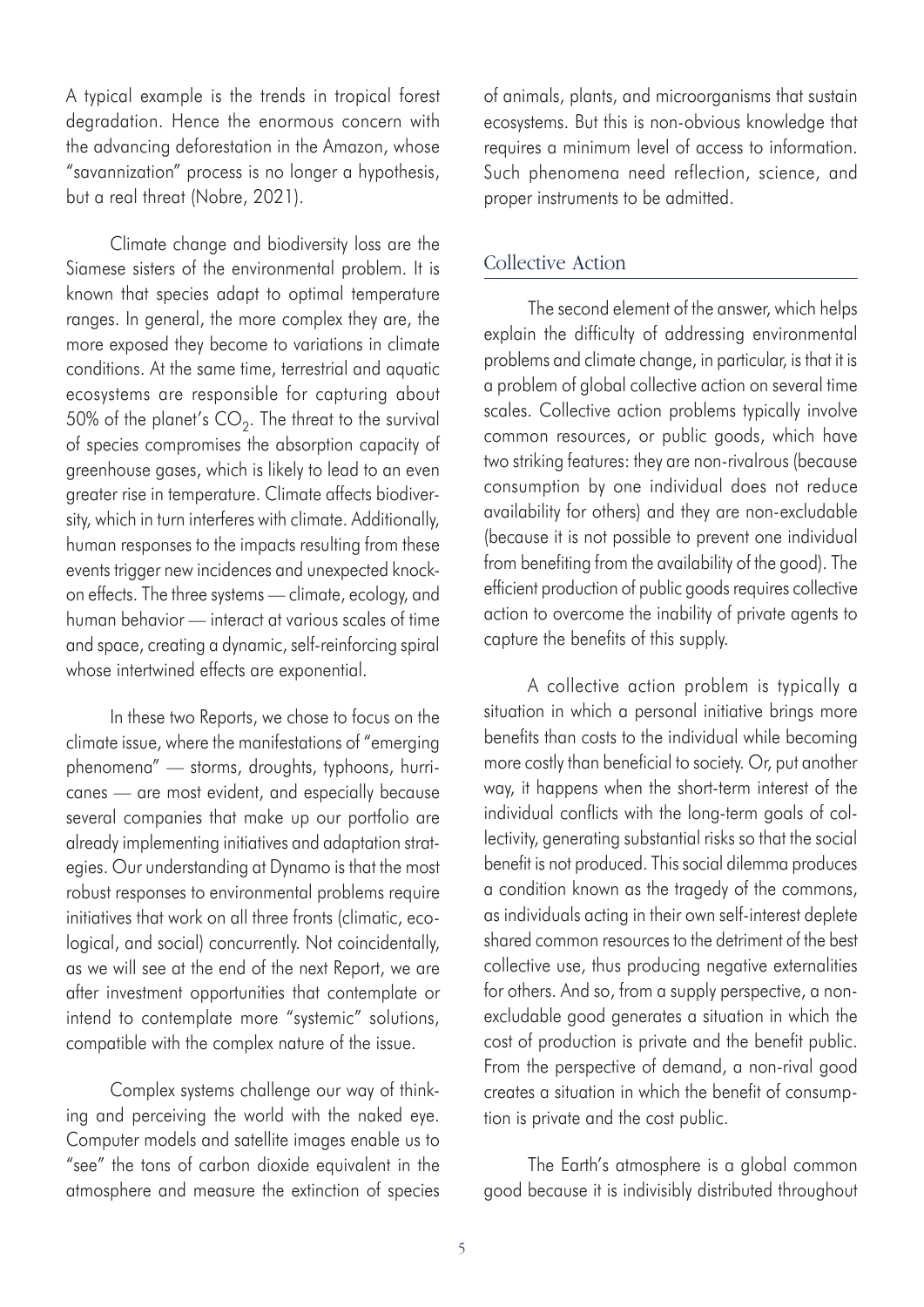the planet. On the other hand, the emission of greenhouse gases is a negative externality since those who produce the emission do not pay for this privilege, and those who are harmed are not compensated for it. Additionally, those who want to neutralize the negative effect of emissions will incur the full costs and realize benefits that are highly diluted. Under an individualistic logic, because it is so costly to internalize the benefit of mitigation strategies, the incentive to get a free ride on the efforts of others prevails. In the personal calculation, better to let others take care of the collective interest. If everyone thinks this way, no one avoids/neutralizes emissions and the tragedy of the commons sets in. Additionally, as the gases accumulate in the atmosphere for decades and even hundreds of years, the externality occurs not only among the participants today but is transferred to future generations.

The issue of climate change presents itself as a "problem of the commons" with a unique scale and complexity. The possibility of coordinated action among nearly two hundred countries appears challenging. Since the perceived effect of emissions is planetary warming, an additional ton of carbon equivalent reaches the atmosphere unsigned. Emitted by anyone, perceived by all. At the same time, historical emissions are known, and because they are cumulative, they have memory. In the Anthropocene era, energy intensity and economic development became synonymous. Whoever grew GDP the most emitted the most. Whoever accumulated the most productive capital, depleted the most natural capital. At the climate negotiation tables, which bring together countries with per-capita income ranging from US\$ 600 to over US\$ 100,000, on one side sit those who have emitted and developed, and on the other those who believe they need to emit in order to develop. To make matters worse, the effects of climate change are also disproportionately distributed. Small Island states have emitted little and will be hard hit. The great emitting powers should feel proportionally less. Russia and Canada might benefit.

Asymmetries in wealth and past emissions continue to generate tensions. At the last Conference of the Parties in Glasgow (COP-26), the negotiations were moving towards an agreement to ban coal as a source of thermal energy. At the end of the day, India's environment minister suggested a more gradual change, saying, "How can anyone expect developing countries to make promises about eliminating coal and fossil fuel subsidies? Developing countries still have to deal with their poverty reduction agendas".

The Indian representative's statement subtly telegraphs a message to the developed countries that have failed in their 2009 commitment to provide resources to help the energy transition of the poorest bloc. Without financial counterparts, it is reasonable for less dynamic economies to realize that reducing emissions alone would result in an increase in the cost of a strategic input that resides at the base of the economic gear. Under this view, decarbonization efforts may imply in the short term a loss of competitiveness, a drop in disposable income, unemployment in certain sectors, low allocative efficiency, and even a reduction in social welfare, since consumption today would be sacrificed to finance green investment. Not to mention the possibility of the so-called "carbon leakage," when "brown" production moves abroad to less environmentally compromised countries. Since the costs are present and local, and the benefits distant and diluted, the geographic and temporal dimensions of the climate problem tend to lead to inertia. Hence, the solution to the climate problem must necessarily undergo a coordinated and cooperative collective action among countries, as we will see below. Narrow self-interest cannot unravel this knot.

Additionally, the distant nature of payoffs does not matter to the political game with its ever-shrinking horizon. If one of the features of modern democracy is not knowing how to deal with generational trade-offs, it is understandable why the environmental agenda does not find adequate space in the priorities of public policies. There is a vast literature of empirical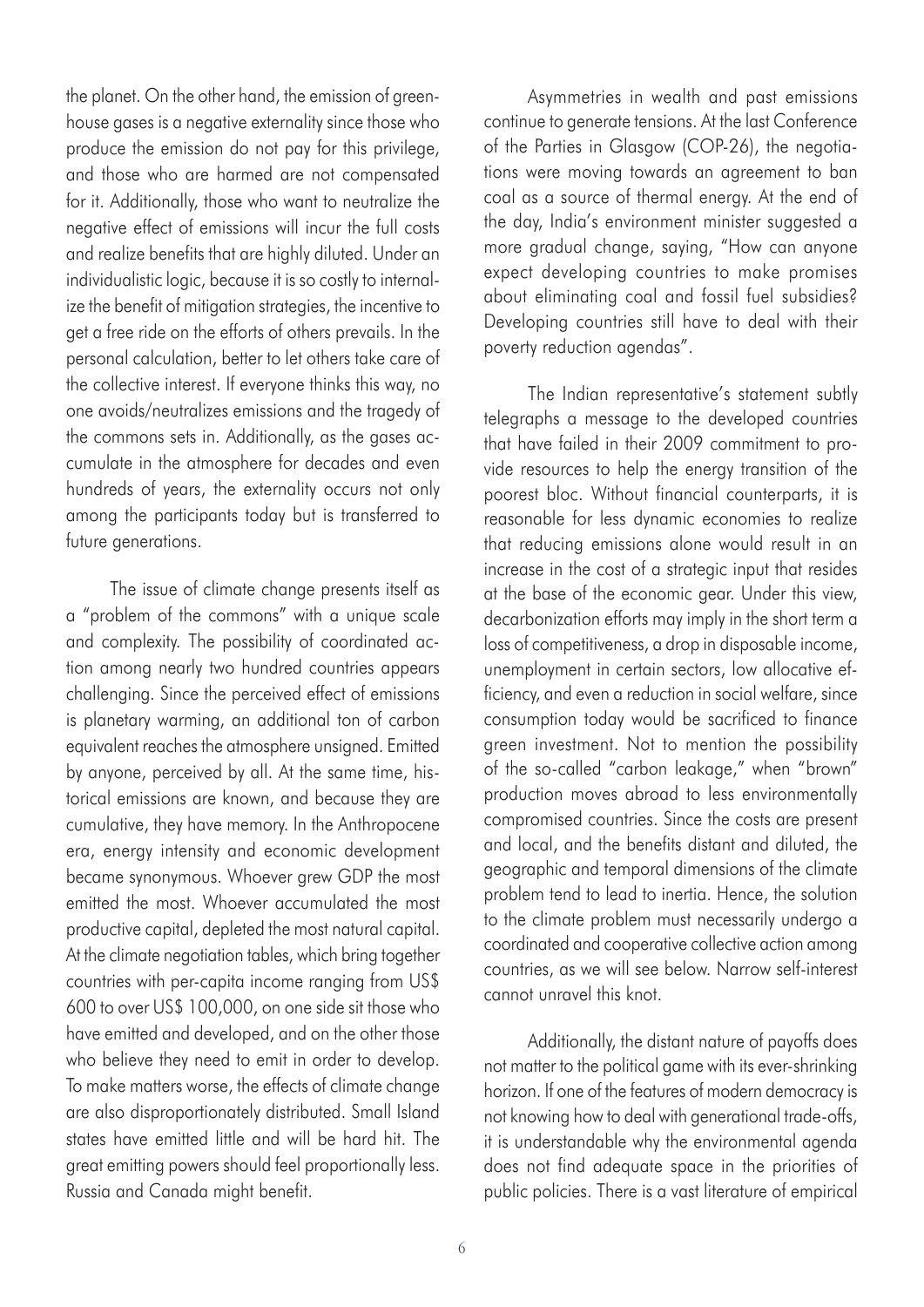studies that explains climate treaty negotiations in light of participants' political interests: from the perspective of reelection concerns, it's better to signal some participation in vague agreements with low levels of commitment and weak enforcement than simply not to participate (cf. Battaglini & Harstad, 2016). The result is a raft of announcements of agreements, with little subsequent effective action. Diplomacy ends up being captured by the supposed "national interest" and political opportunism. Or country-level greenwashing.

Because the activities that originate emissions are spread everywhere — energy, industry, transportation, construction, agriculture, livestock, land use in general — there are many jurisdictions and regulatory bodies that oversee them, whether at the international, national, regional, or local level. There are also numerous supranational institutions that address the issue (UNFCCC, UNEP, CSD, FAO, WHO, WMO, WB), albeit each with its own distinct mandate, objectives, competencies, and practices. Under this multi-layered arrangement, it is common for blind spots to appear (i.e., incomplete coverage and limited accountability), thus hindering governance and preventing proper coordination. The problem is exacerbated by the principle of national sovereignty, which imposes safeguards on the ability of citizens to be reached by international institutions.

The larger the group, the more challenging it becomes to solve a collective action problem. Thus, there are more interests to reconcile; transaction costs increase; and negotiations fall victim to the so-called "law of the least ambitious," where the commitment level of the least interested party ends up limiting the effectiveness of an international agreement (cf. Esty & Moffa, 2019).

#### The Conventions

Given the complexity of the elements, the multiplicity of actors involved, and the dispersed interests, it is unsurprising that the trajectory of climate conciliation has been so sinuous. A look at the long history of conferences shows searches for alternative paths, hard-fought progress, and forced returns. At first, a top-down approach was sought, where the COP-3, which adopted the Kyoto Protocol (1997), stood out as the main reference. In Kyoto, an agreement was reached where industrialized countries committed to an average 5% emissions reduction (1990 base year) for the 2008-12 budget. Commitment by developing countries would be voluntary. An international carbon offset scheme, the Clean Development Mechanism (CDM), was also inaugurated to provide greater flexibility in meeting targets. On paper, the obligations would be "legally binding." In practice, things didn't turn out that way. There were no sanctions, and important definitions about future commitments were left open. A negotiating chasm was created between the two blocks. Then, the United States and Canada left the agreement. Further down the road, Japan and Russia failed to deliver on their targets — without any punishment or formal repercussions for either party.

At COP-15 in Copenhagen (2009), a new arrangement was established: this time bottom-up, from which it would be up to countries to define their mitigation pledges on a voluntary and transparent basis. Copenhagen did bring some interesting news: the recognition of the scientific view that the increase in global temperature had to be limited to up to 2 °C and the creation of the Climate Fund (reflecting the financial promises of the developed countries to disburse USD 100 billion/year to help the efforts of developing countries). But the agreement failed badly, being rejected at the convention which merely "took notes" of the proposals without any formal implications.

In Paris (COP-21, 2015), a warming goal of "well below 2 °C" was set, preferably to 1.5 °C above pre-industrial levels. The pledges would be the so-called «Nationally Determined Contributions» (NDCs), designed two years earlier in Warsaw. NDCs are set by the countries themselves with expectations of periodic progressions, updated every five years, a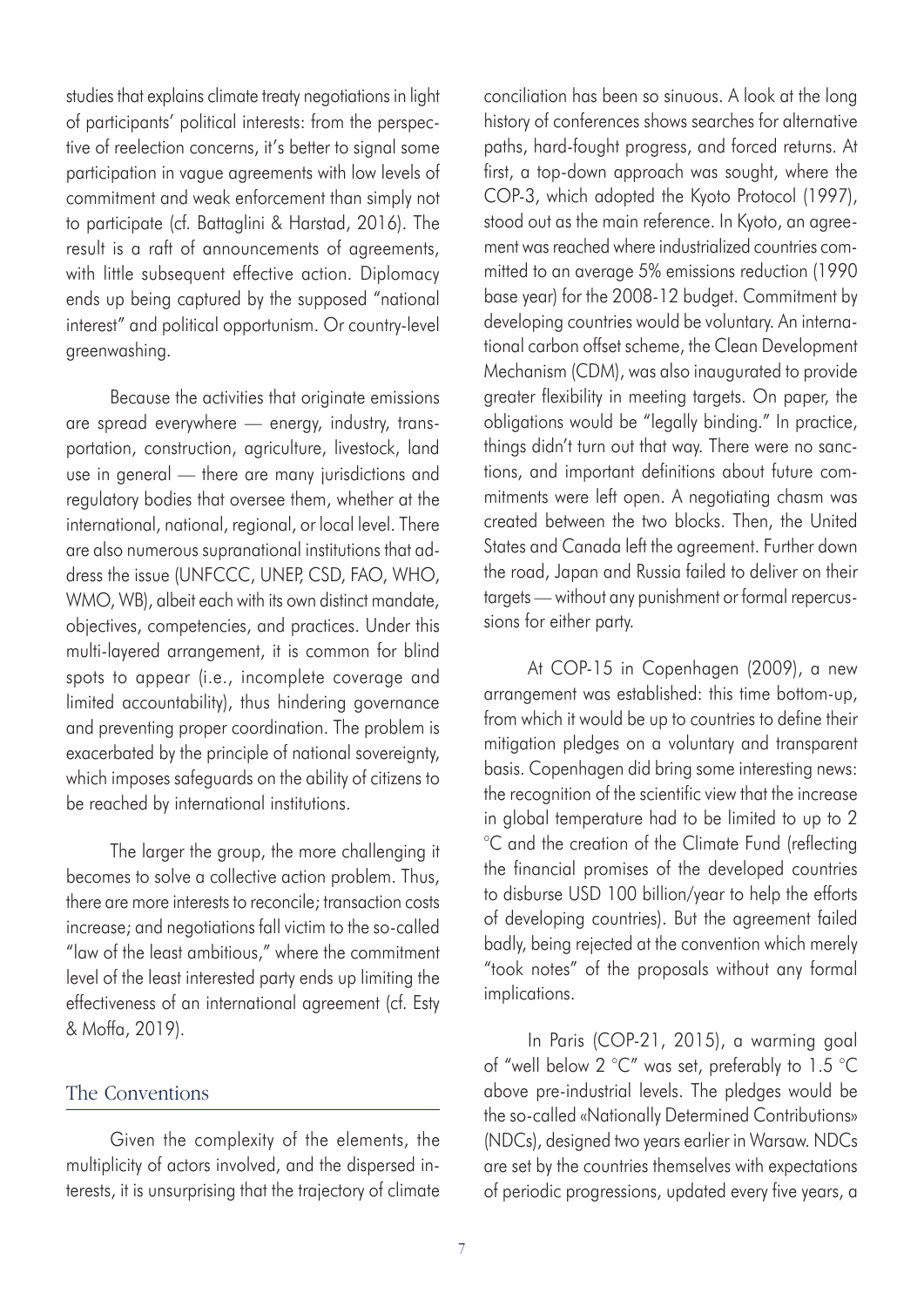mechanism known as "pledge and review.» Despite the status of «legally binding» mitigation obligations, in practice, these are "conduct" obligations rather than "results" obligations. They are procedural, not enforceable, as they represent unilateral proposals by member countries rather than collectively agreed-upon goals. According to advocates, for practical purposes, all this makes them weak links (cf. Bodansky & Rajamani and Wewerinke-Singh & Doebbler, 2016).

The understanding behind the design of the Paris convention is that each country can see its own interest in participating in something so important for the future of the planet, regardless of what others do. Under the scope of a sovereign decision, there would be a global benefit from acting on the premise that others would do the same. And so, since there are no sanctions or enforcement, it is all about expectations. The central idea is that a change in mentality and expectations would be enough to drive initiatives and thus transform reality (cf. Tubiana, 2021). The basic premise is that the most committed countries could spur the adoption of the others, generating a ratchet mechanism and producing a self-fulfilling prophecy toward a more sustainable world, net zero if possible, by 2050.

The Accord has gained almost universal acceptance. One year after the convention, countries representing 99% of global emissions had released their NDCs. However, the aggregate contributions, even if strictly adhered to, have never set the planet on a course for the desired temperature goal. Additionally, the well-known problems of indiscipline remain. Once again, the United States pulls out of the Agreement by decision of the Trump administration.

The last COP, the 26th, was held in Glasgow in November 2021. There was a lot of expectation since the IPCC's sixth report, published only three months earlier, echoed a cry of warning from science with dire projections for the planet if we do not take urgent effective action. Glasgow brought some noteworthy results: (i) definitions of the rule book that were still open from Paris, mainly in relation to Article 6, providing for the global carbon market; (ii) restrictions on the supply of coal and subsidies for fossil fuels; (iii) announcements of unprecedented voluntary commitments, such as pledges to reduce methane emissions and halt/reverse deforestation; (iv) intention of unprecedented cooperation between the United States and China; (v) active participation of the financial system; (vi) involvement of civil society.

This last aspect deserves a separate note. Glasgow saw an unprecedented mobilization of diverse segments of civil society. More than setting a record for the number of participants among all other conferences, this fact signals a major phenomenon that promises to usher in a new stage in the history of climate talks. With the growing involvement of civil society, discussions on climate change are now part of the daily lives of citizens, consumers, and voters, who, in turn, exert greater pressure on companies, media, financial agents, governments, and legislative bodies, with repercussions on diplomacy itself. This decentralized, bottom-up movement is designed as a fundamental ally for the advancement of the environmental and climate agenda.

Following the example of the evaluations of past Conferences where the most optimistic highlight advances, the skeptical harbor doubts. The coal ban lost momentum at the last minute, exposing — in the words of the Secretary-General — the "contradictions" of political wills in today's world. Critics point out that the agreements are about future goals, without specific commitments as to their implementation. Likewise, the announcement of cooperation between the two major powers came without the backing of concrete measures. Additionally, important commitments, such as the coal commitment, have not been signed by the five largest emitters. Calculations based on the NDCs already updated, if delivered in their entirety, point to a 68% probability of temperature increase between 1.9 °C and 3 °C, with a median of 2.4 °C, that is, well above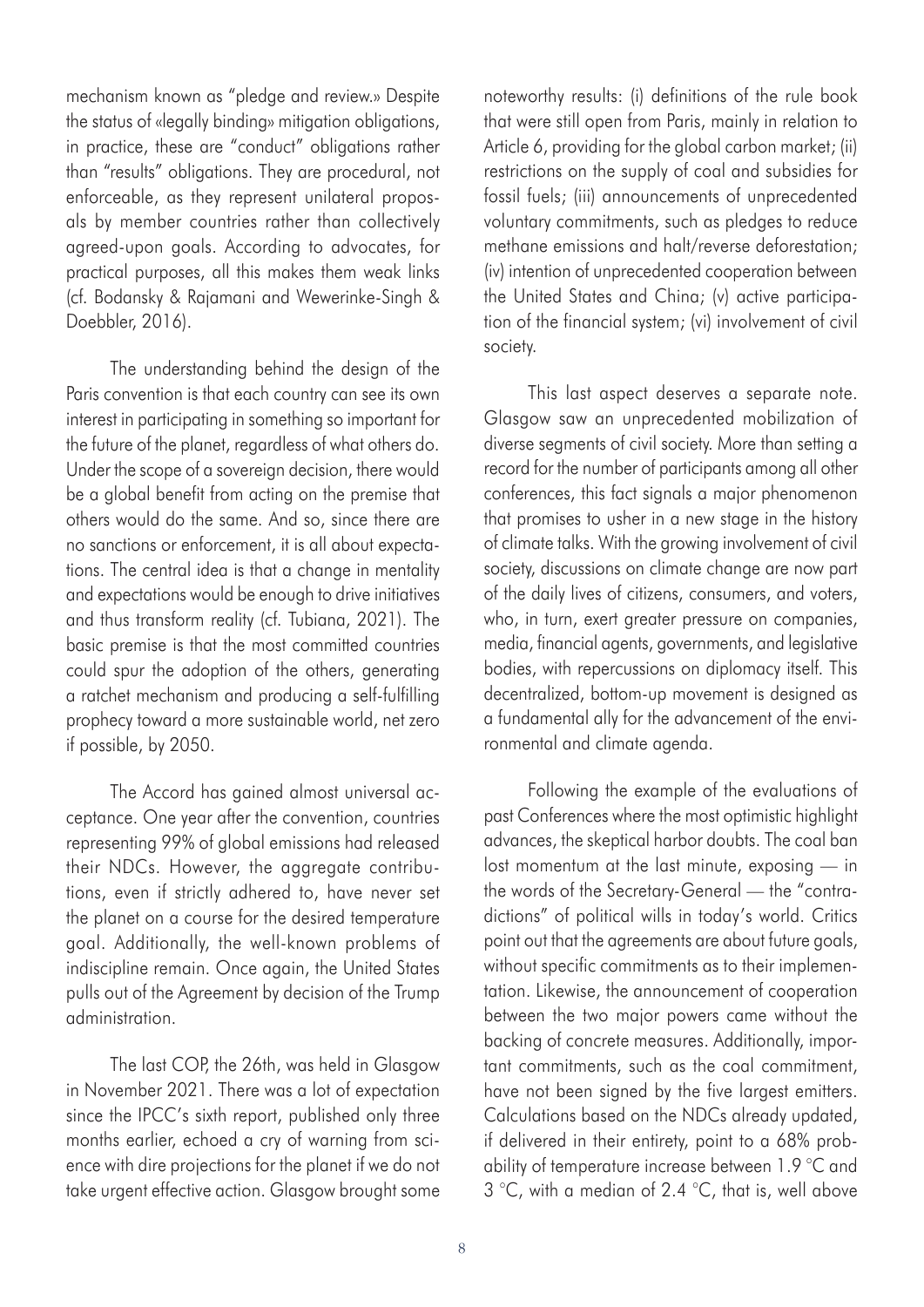the necessary 1.5 °C level. Taking 2019 as a base year, we would have to reduce annual emissions from 56 Gton  $CO<sub>2</sub>/year$  to somewhere around 25 Gton. The reduction implied by the updated NDCs amounts to only 4 Gton.

Similarly, from another angle, a recent study (Ou et al., 2021) signed by researchers at the University of Maryland in partnership with the U.S. Department of Energy's Northwest Laboratory estimates, based on the commitments of the countries in Paris, that the chances of managing to limit global warming to 2 °C or 1.5 °C at the end of this century would be 8% and 0%, respectively. Updating the Glasgow NDCs, assuming they would be met in full, the same calculation estimates that the chances increase to 34% (2 °C) and 1.5% (1.5 °C). Finally, considering the other agreements signed in Glasgow and assuming that countries will present even more ambitious pledges after 2030, the chances increase to 60% for the 2 °C target and 11% for the 1.5 °C. In other words, the results admit a wide margin of interpretation: some see the ratchet mechanism working with the gradual advance of the promises; others emphasize that we are still far from the ideal and that the march has been slow and insufficient.

#### And its Divergences

Looking back on fifty years of climate discussions, there is no doubt that progress has been made. But while the climate negotiating tables sought to build consensus, the pragmatism of economic interests prevailed and ended up being stymied by political hesitation and strategic disagreements. Emissions have only increased, the result of the imperative of GDP growth and monopolistic expression of aspirations for social ascension. Much has been said about the need to increase the ambition of the climate agenda. The fact is that, in the balance of ambitions, the economic one has prevailed. An interesting illustration is the case of Canada. A Kyoto enthusiast from the first hour, the country ratified the

treaty, committing to a 6% reduction (base year 1990) higher than the signatories' average. But in the years that followed, unconventional oil production in the tar sands of the province of Alberta grew considerably. In 2009, instead of a reduction, Canada's emissions grew by 17% on the same basis. Two years later, the country left the Protocol, without major consequences (cf. Nordhaus, 2021) .

Moreover, critics point out fundamental flaws in the design of the climate conferences. First, the desire for universality. The understanding has always prevailed (an inheritance since Stockholm) that because it is a global problem, resolutions on climate should involve as many participants as possible and deserve to be approved unanimously by the Convention. The intention of multilateral, inclusive, and democratic discussion is commendable. To imagine that the small island nations would have the same voice as the great powers at a global negotiating table is something unprecedented in the history of diplomatic construction.

Faced with the wide array of interests and the nature of the problem (which encourages free-rider behavior, making it difficult to forge stable alliances), leading voices — Nobel Laureates in Economics suggest alternative arrangements in order to promote better coordination of interests and emission reduction strategies among countries. Joseph Stiglitz (2017) suggested that the agreement should start with a cohesive group forming a "coalition of the willing" and admitted that some recalcitrant countries might at first be left out. William Nordhaus prefers, as a more appropriate design, an arrangement of countries around restricted "clubs." Clubs are functional schemes for dealing with situations involving common resources that can be shared because production costs are shared among members and non-members can be excluded or penalized; as such, it would be possible to produce a stable "association" in the sense that no one has an incentive to leave it. The perception of the benefits gained from participation combined with external sanctions creates the strategic situation in which members, acting in their own interests, contribute to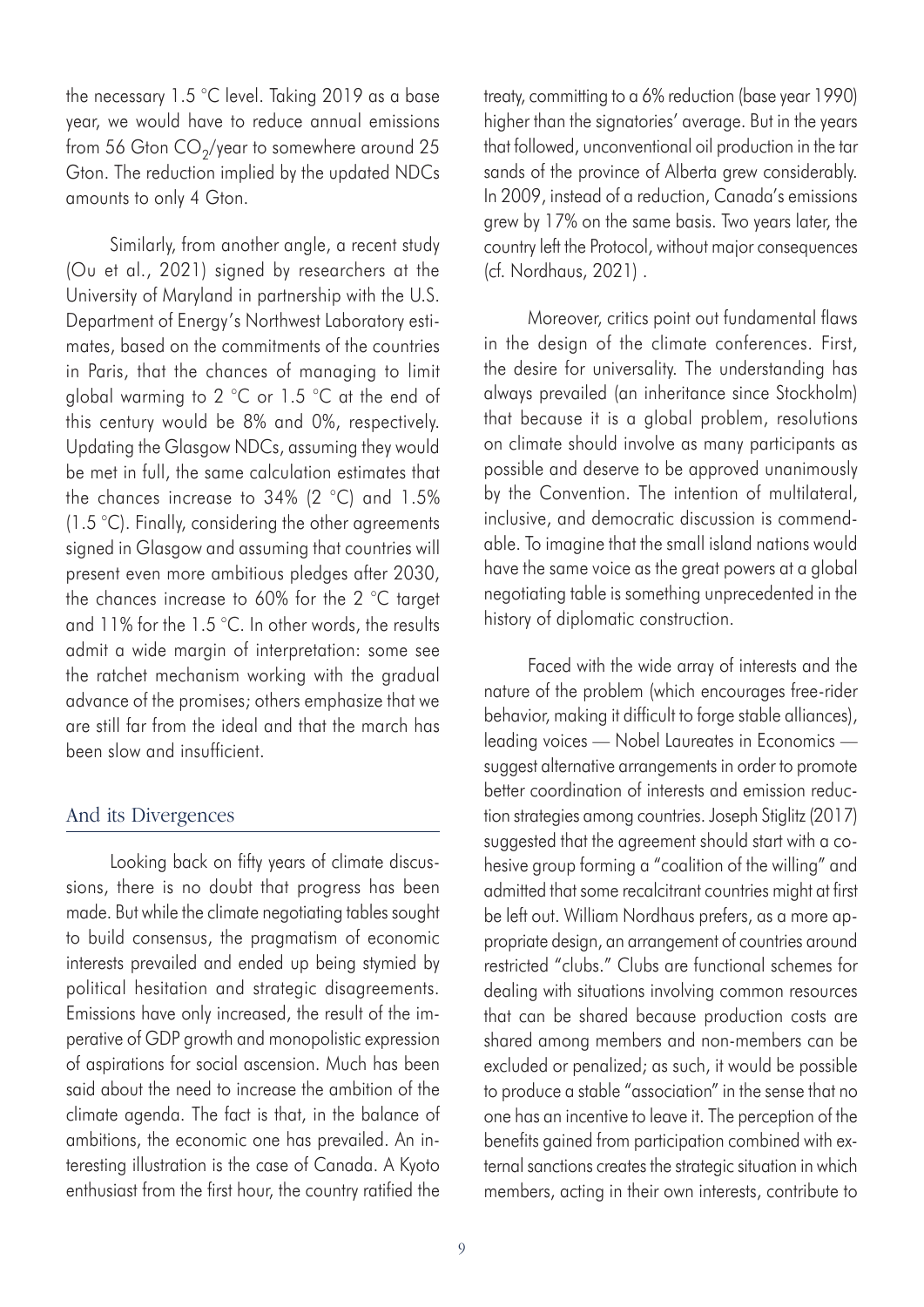the collective goals. Conceptually interesting — in practice, many believe there is no longer room in global diplomacy for a selective solution.

The Conferences have such different structures and objectives that it is difficult for us to identify a common line of thought and orientation of principles. The work of the political scientist Elinor Olstrom, the first woman winner of the Nobel Prize in economics in 2009, invariably appears as a candidate for the source of inspiration for the design of conventions. Olstrom stood out for her dedication to empirical studies of communities that needed to solve problems surrounding common resource use. Unlike the outcomes expected under the logic of traditional theory (where individualistic incentives lead to freerider behavior and suboptimal social outcomes) Olstrom observed that "a surprisingly large number of individuals facing collective action problems do cooperate" (Olstrom, 2014). Cooperative behaviors arise when facilitated by the presence of certain elements, such as (i) reliable information about the costbenefit of individual actions; (ii) long-term horizon; (iii) recognition of reputational value in acting in a trustworthy and reciprocal manner; (iv) communication among members; (v) history of social capital and leadership, in combination with successful resolution of previous conflicts; (vi) possibility of monitoring and sanctioning. When such ingredients that facilitate the perception of mutual trust among participants are present, cooperation can emerge in a self-organized, bottom-up manner without the need for an external regulator (Olstrom, 2014).

The climate issue is a "problem of the commons" where there is no supranational institution (external authority) able to address it. The main purpose of the concerted effort of the negotiation rounds is, at the end of the day, to engender cooperation. Hence the novelty of the empirical results of Olstrom's work. Some (Johannesson, 2017) have tried to identify in the logic of the Paris Agreement the presence of Olstromian "design principles," elements that undergird and govern successful management of common resources. Several of these ingredients are indeed present in the structure of the Agreement (consistency between rules and local conditions, monitoring mechanisms, arrangements that allow modification of the operational rules); but others are not, in particular the ability to impose graduated sanctions. The most skeptical point out that the absence of sanctions violates an elementary Olstromian principle and thus Paris would also have failed to produce the much-desired cooperative engagement.

Well-founded economic theory highlights two ingredients necessary for proper design to address collective action problems: common reciprocal commitments and enforcement. The two together have never been present in the long history of climate treaties. The top-down period (Kyoto) divided the world into two large blocks and sought to establish binding commitments, albeit without success because there were no sanctions of any kind. In the bottom-up (Paris) period the scattered voluntary contributions also failed to create a focal point around which nations should cooperate. Because there was no common commitment, national interests were never aligned with collective goals; and so, the free-rider incentive prevailed. Results were achieved, but less than desired and far less than needed. Anchoring the solution to the difficult coordination problem in expectations would be possible in theory, but it is a much more fragile construction. When the United States left the Agreement, an important pillar broke down, causing the ballast of trust to shake. The assumption that expectations could replace enforcement did not prove valid.

A common commitment is a key element in creating a reciprocal understanding of what each can expect from the other. Thus, it is simply enunciated, "We will do what is required for the common good as long as you do as well" (Cramton et al., 2017). A properly designed reciprocity is a key ingredient in producing cooperation. Trust and reciprocity are mutually reinforcing. With a well-designed reciprocity, trust is established, cooperation emerges, and ambitions present themselves. Kyoto believed that trust could be legislated. Paris bet that voluntary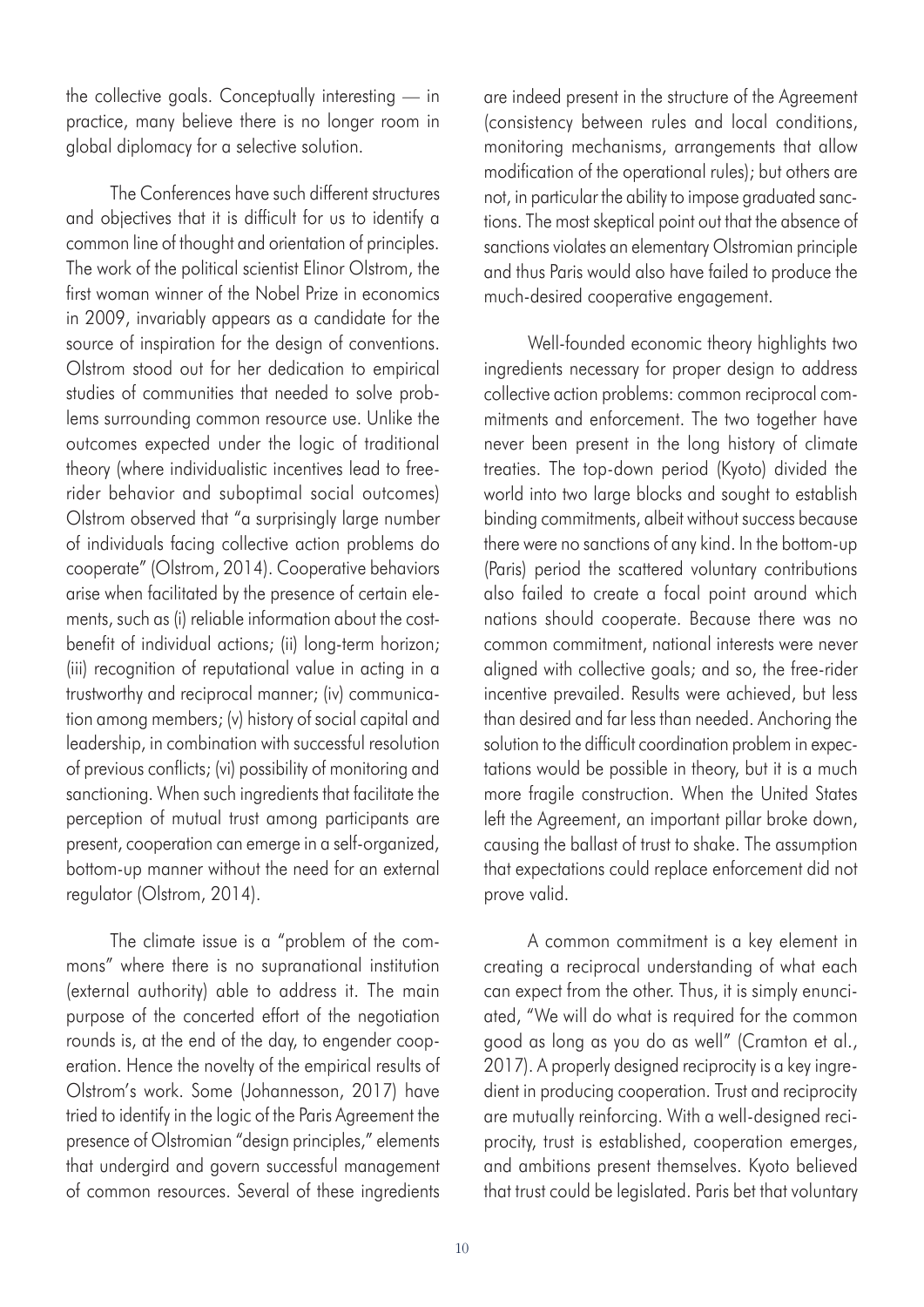national interest would be sufficient to produce cooperation and ambition. NDCs are individual, noncomparable, and non-common commitments. And so they do not address the free-rider problem. An agreement where opportunistic selfishness remains attractive cannot prosper: it tends to generate a cascade effect of disengagement leading to little or no cooperation.

The literature produced by academics and experts on climate negotiations is vast. We make no claim to an original critical assessment. Our goal is much more circumscribed. It is striking that the successive chapters of the climate negotiations have ignored basic elements of a grounded theoretical understanding supported by empirical evidence. They also seem to have forgotten the lessons of successful international agreements. Among them, in the climate field, the Montreal Protocol (1987) stands out, which addressed the problem of the ozone layer by promoting a gradual reduction in the use of chlorofluorocarbon-based gaseous compounds (CFCs). There, an interesting design of incentives was created for developing countries to adhere to, whose costs would be partially covered by the developed ones (Multilateral Fund) who would also commit to transfer technology. There were also sanction mechanisms for when non-signatory countries were forbidden to trade with each other. Of course, the narrower scope made it easier. Experts also point out as important the support of DuPont, the main manufacturer of CFC-based products, whose patents had expired and whose research into alternative products was advanced (Kusnetz, 2021). Without a doubt the Protocol was a success: in 2003, the list of participants counted 184 countries. No relevant consumer was left out. Thirteen years after the signing, the world's CFC production had already been reduced by 86% (Brack, 2003).

Perhaps what occurred was a path dependence problem: the conventions from the beginning adopted certain principles, such as the universality of the participants, but then became hostages to them. Perhaps diplomacy did not have enough decision-making authority to move the instances of power and create consensus around the necessary measures2. Perhaps, in the end, politicians and negotiators intentionally preferred the path of greater negotiating entropy in order to buy time (thus postponing costly commitments) or betting on a technological solution down the road. Perhaps the conventions started when there was still no definitive scientific conviction or evidence that the transition to a low-carbon world could actually take place, such as competitive prices for renewable energy, which are now a reality.

Complexity and collective action are two powerful mental resources capable of explaining

#### *Dynamo Cougar x IBX x Ibovespa Performance up to February 2022 (in R\$)*

| Period             | <b>Dynamo</b><br>Cougar* | <b>IBX</b> | Ibovespa |
|--------------------|--------------------------|------------|----------|
| 60 months          | 109.0%                   | 76.8%      | 69.7%    |
| 36 months          | 50.2%                    | 22.3%      | 18.4%    |
| $\sqrt{24}$ months | 7.9%                     | 10.0%      | 8.6%     |
| 12 months          | $-14.0%$                 | 2.9%       | 2.8%     |
| Year to date       | 0.4%                     | 8.4%       | 7.9%     |

#### *NAV/Share on February 28* = R\$ 1,392.742226100

*<sup>2</sup> The relationship of the United States to the Kyoto Protocol illustrates this point. The U.S. Senate voted unanimously (95 to 0) opposing both the binding targets (believing that they could compromise the American economy) as well as the lack of commitments from developing countries. Despite the warning from the Senate, the only body with the authority to ratify international agreements, Vice President Al Gore symbolically signed the Protocol. Four years later, the Bush administration formally withdrew the country from the negotiating tables. The message was clear: the United States would not accept its domestic climate policy being shaped by the Conventions.*